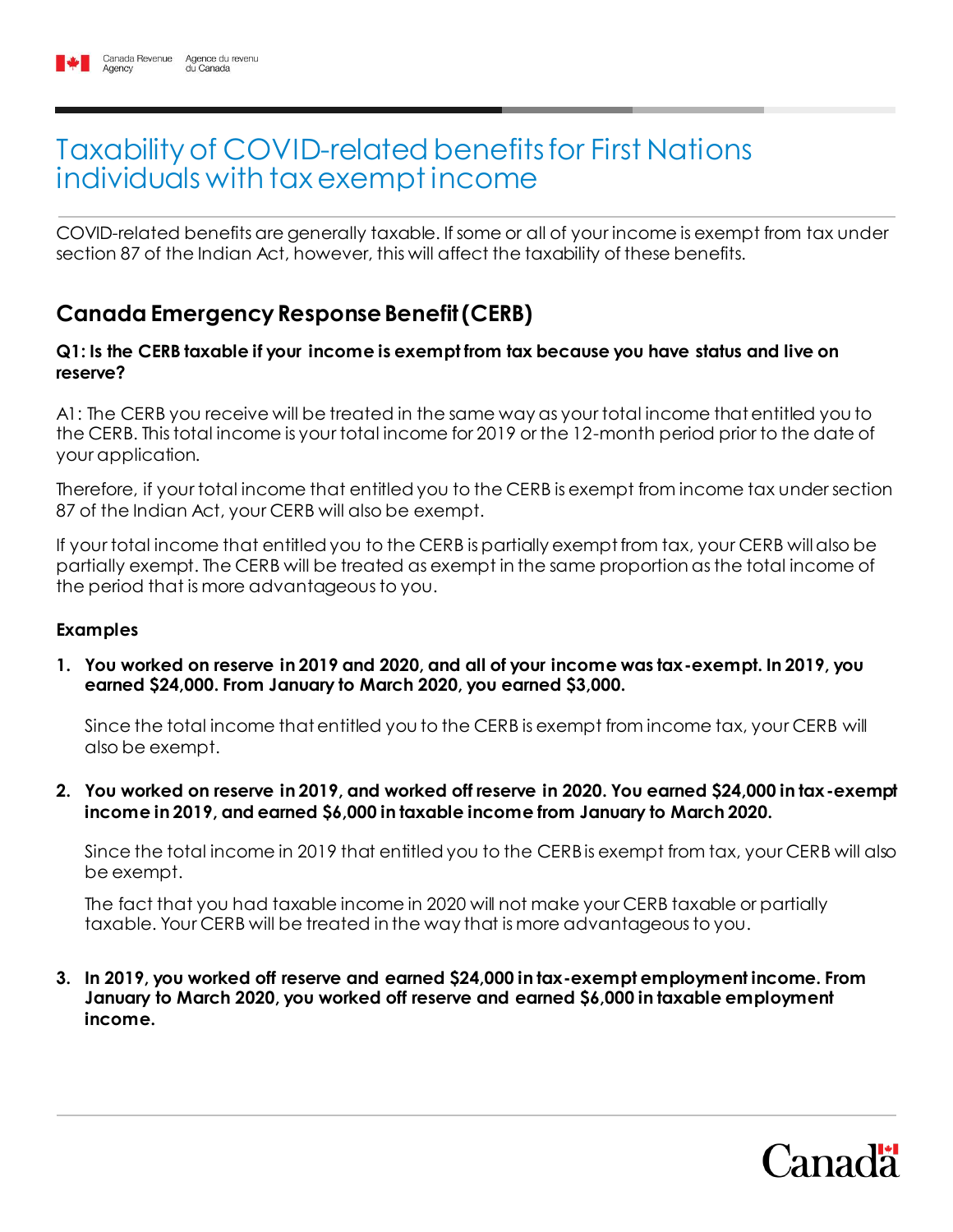Since the total income in 2019 that entitled you to the CERB is exempt from tax, your CERB will also be exempt.

The fact that you had taxable income in 2020 will not make your CERB taxable or partially taxable. Your CERB will be treated in the way that is more advantageous to you.

#### **4. In 2019, you worked off reserve and earned taxable income of \$24,000. From January to March 2020 you worked on reserve and earned \$6,000 in tax-exempt income. You applied for the CERB on April 6, 2020.**

Since the total income in the 12-month period prior to the date of your application that entitled you to the CERB is partially exempt from tax, your CERB will also be partially exempt from tax and will be prorated in the proportion in which your income was exempt.

Even though your total income in 2019 was taxable your CERB will be treated in the way that is more advantageous to you.

#### **5. In 2019, you worked off reserve and earned taxable employment income of \$24,000. From January to March 2020 you worked off reserve and earned \$6,000 in taxable income.**

Since the total income that entitled you to the CERB is taxable, your CERB will also be taxable.

#### **Q2: Will I have to pay tax on the CERB if I live on a reserve (considered income earned on reserve/confined to the house) but I work off reserve?**

A2: The CERB you receive will be treated in the same way as your total income that entitled you to the CERB.

This total income is your total income for 2019 (reference period A) or the 12-month period prior to the date of your application (reference period B).

Therefore, if your total income that entitled you to the CERB in either reference period A or reference period B is exempt from income tax under section 87 of the Indian Act, your CERB will also be exempt. If your total income that entitled you to the CERB is partially exempt from tax in both reference periods, your CERB will also be partially exempt.

The CERB will be treated as exempt in the same proportion as the total income of the reference period **that is more advantageous to you**. If your total income that entitled you to the CERB in one reference period is partially exempt and the total income in the other reference period is taxable, your CERB will be treated as exempt in the same proportion as the total income of the reference period that was partially exempt. If your total income that entitled you to the CERB is taxable in both reference periods, your CERB will also be taxable.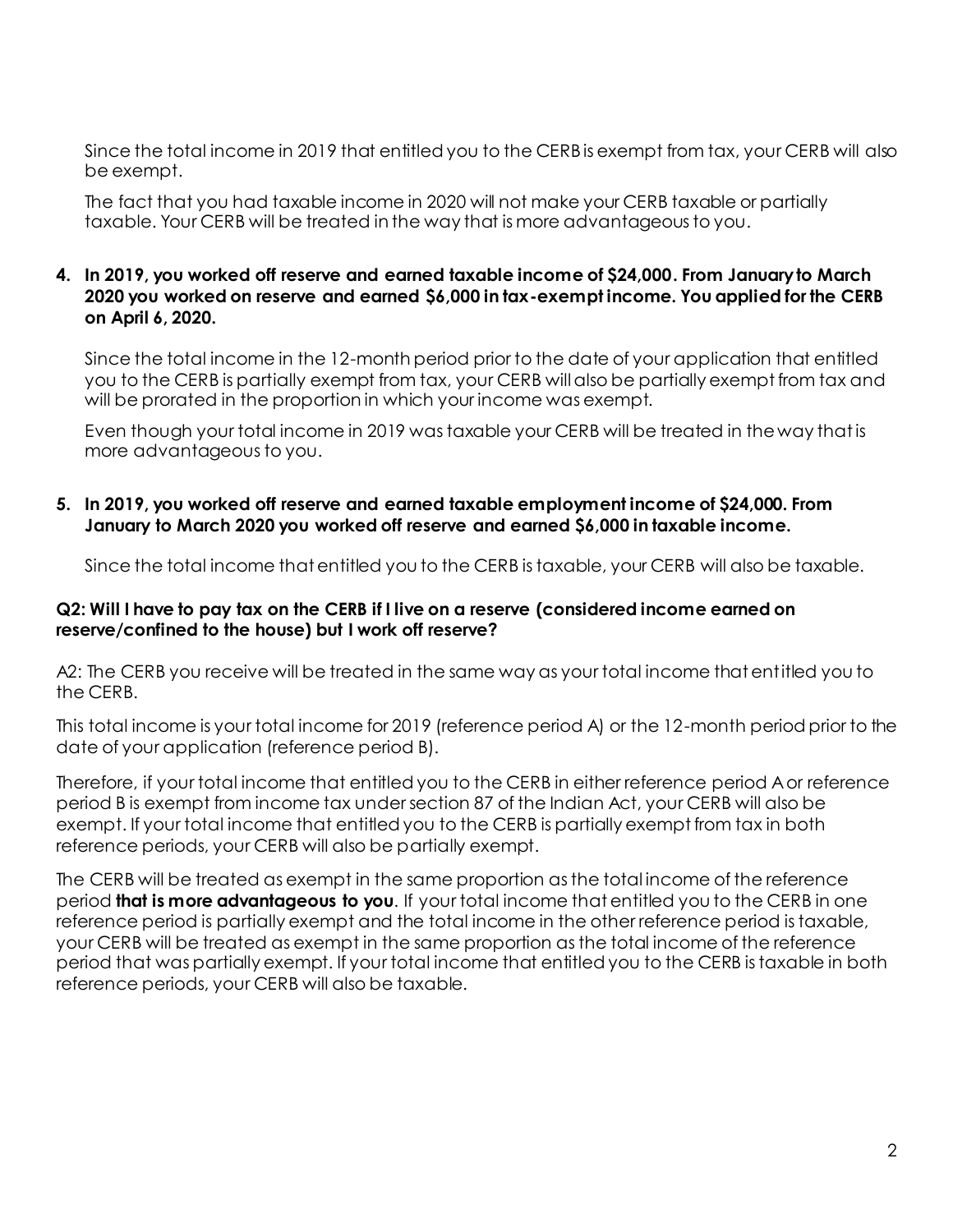#### **Q3: Will CERB payments received by a self-employed person be taxable? If yes, at what time?**

A3: The CERB is generally a taxable benefit. A T4A tax slip will be made available for the 2020 tax year in CRA My Account under Tax Information Slips (T4 and more). If you received the CERB from Service Canada, you will receive a T4E tax slip at tax time or you may also get your T4E information from My Service Canada Account.

You will need to report any taxable CERB payments you receive on your 2020 income tax return. If you have a balance owing for 2020, your payment will be due on or before April 30, 2021.

The CERB received by a self-employed person will be treated in the same way as their total selfemployment income that entitled them to the CERB. This total income is the person's total selfemployment income for 2019 (reference period A) or the 12-month period prior to the date of their application (reference period B). Therefore, if the person's total self-employment income that entitled them to the CERB in either reference period A or reference period B is exempt from income tax under section 87 of the Indian Act, their CERB will also be exempt.

If the person's total self-employment income that entitled them to the CERB is partially exempt from tax in both reference periods, their CERB will also be partially exempt. The CERB will be treated as exempt in the same proportion as the total self-employment income of the reference period that is more advantageous to the person.

If the person's total self-employment income that entitled them to the CERB in one reference period is partially exempt and the total self-employment income in the other reference period is taxable, the person's CERB will be treated as exempt in the same proportion as the total self-employment income of the reference period that was partially exempt.

If the person's total self-employment income that entitled them to the CERB is taxable in both reference periods, their CERB will also be taxable.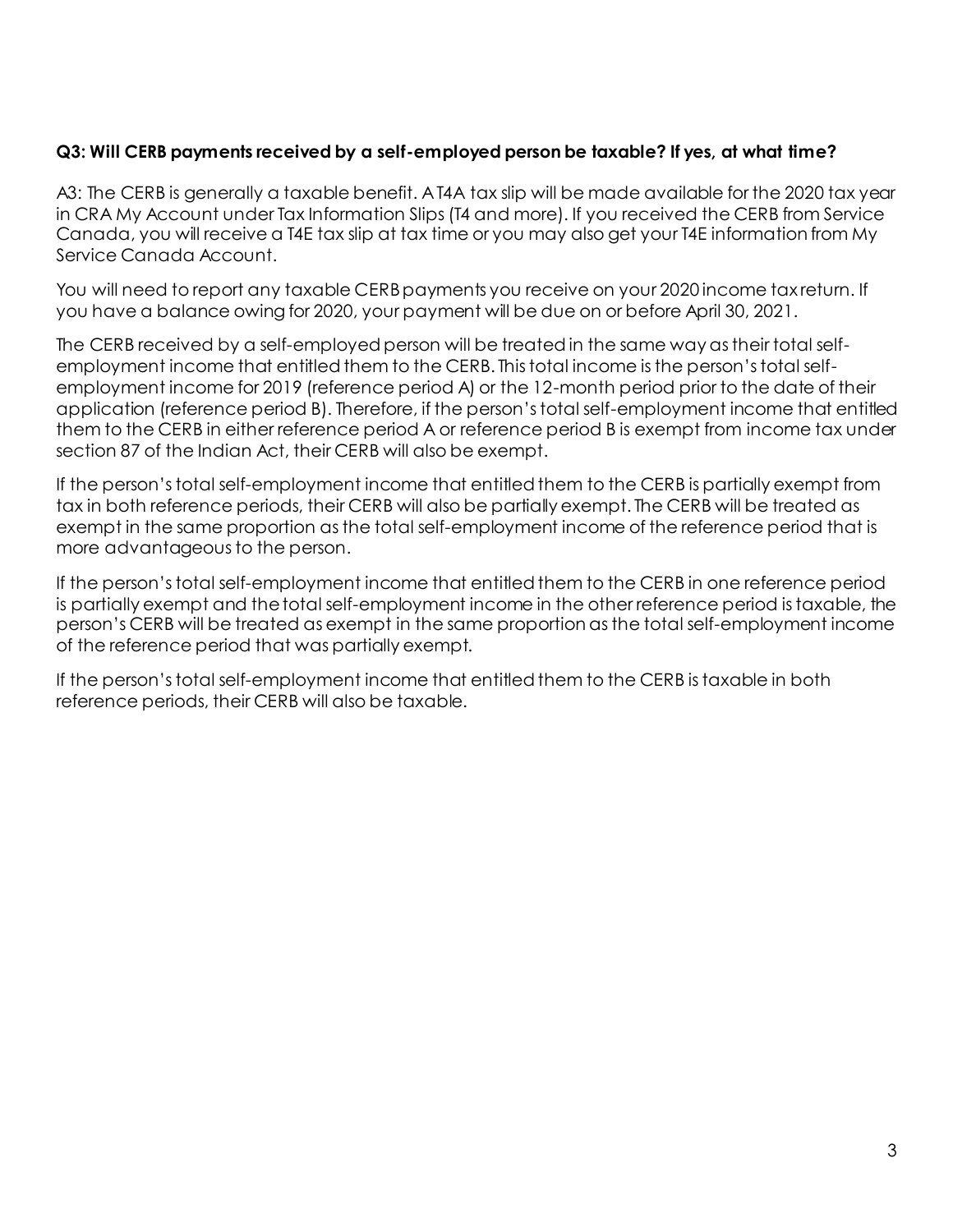## **Canada Recovery Benefit (CRB), Canada Recovery Sickness Benefit (CRSB), Canada Recovery Caregiving Benefit (CRCB)**

#### **Q4: How do I collect the 10% tax withheld if my income is tax-exempt?**

A4: If you received one of the recovery benefits, 10% of each payment was withheld at source - even if your income is exempt from tax.

You may be able to get part or all of the tax back for payments received in 2020 or 2021 by **filing a tax return for that year**. You may be eligible if:

- some or all of your income is exempt from tax under section 87 of the Indian Act
- you are registered, or entitled to be registered as an Indian under that Act

This may include filling out Form [T90 Income exempt under the Indian Act](https://www.canada.ca/en/revenue-agency/services/forms-publications/forms/t90.html) as part of the return. You can quickly and securely file your tax and benefit return online. We have a list of certified tax software products that are easy to use, fast, and secure. Some are free.

If you meet the eligibility criteria outlined on the CRA's new [Taxes and benefits for Indigenous peoples](https://www.canada.ca/en/revenue-agency/services/indigenous-peoples.html#simplereturn) page, you may also be able to get back your tax withheld using one of our simplified paper tax and benefit returns.

#### **Q5: Will the recovery benefits I received in 2020 be exempt from tax under section 87 of the Indian Act?**

A5: The recovery benefits you receive will be treated in the same way as the total income that entitled you to these benefits. Total income includes income exempt under section 87 of the Indian Act.

If the recovery benefits are in respect of a two-week period beginning in 2020, this total income is your total income for either 2019 (reference period A) or the 12-month period preceding the day on which you made your application (reference period B).

Therefore, if the total income that entitled you to the recovery benefits in either 2019 or reference period B is exempt from tax under section 87 of the Indian Act, your recovery benefits will also be exempt. If the total income that entitled you to the recovery benefits is partially exempt from tax in both reference periods, your recovery benefits will also be partially exempt.

Your recovery benefits will be treated as exempt in the same proportion as the total income of the reference period that is more advantageous to you. If the total income that entitled you to the recovery benefits in one reference period is partially exempt and the total income in the other is taxable, your recovery benefits will be treated as exempt in the same proportion as the total income of the reference period that was partially exempt. If the total income that entitled you to the recovery benefits is taxable in both reference periods, your recovery benefits will also be taxable.

In addition, if you have a combination of taxable and exempt income and you had a reduction of at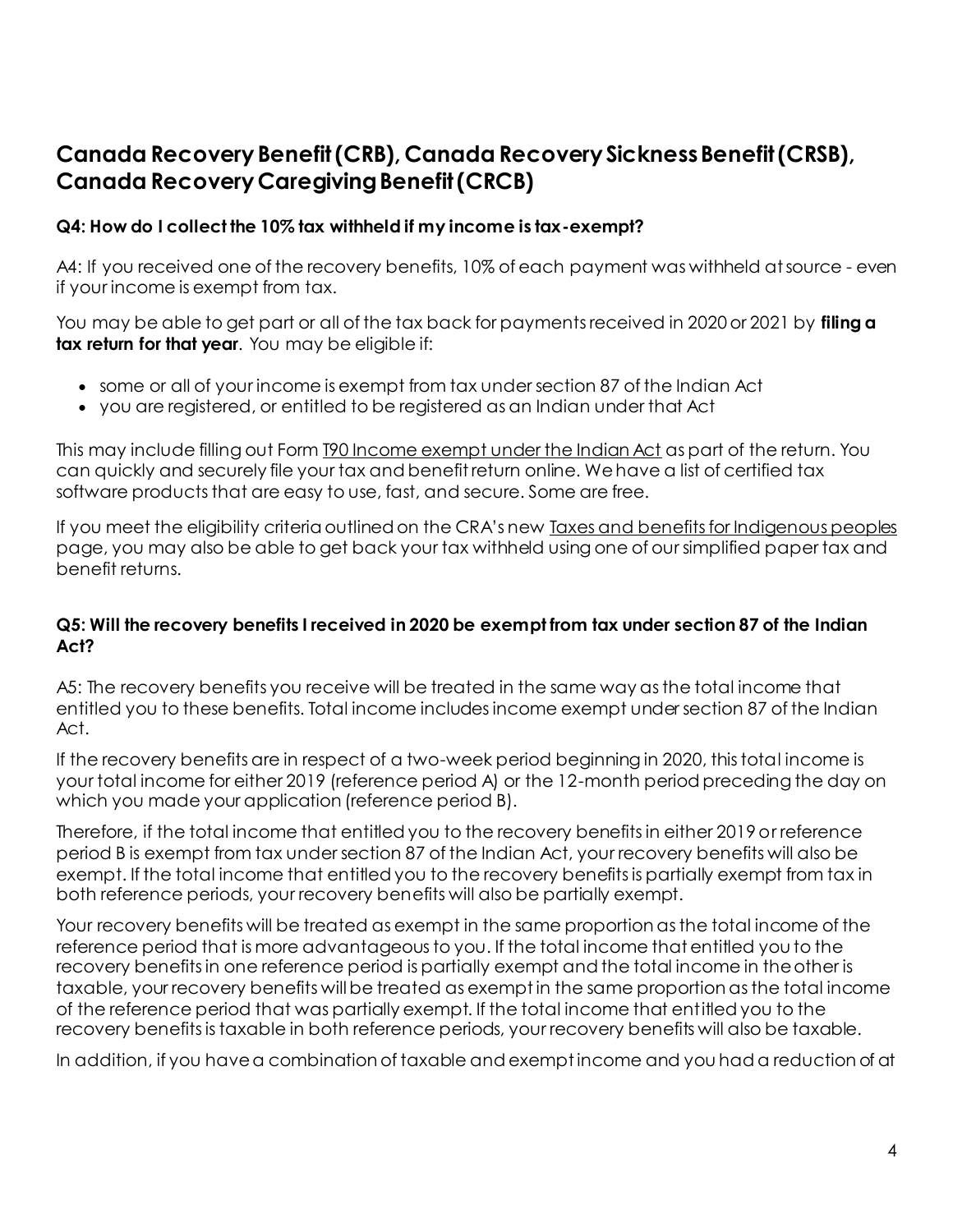least 50% in your average weekly employment income or self-employment income that includes a reduction of exempt income, for reasons related to COVID-19, the recovery benefits you received may be exempt in the proportion of the exempt income lost over the total income lost, if this proportion is more advantageous to you.

#### **Q6: If the CRB I received is exempt from tax under section 87 of the Indian Act, should it be included in my income determined under Part I of the Income Tax Act (the Act)?**

A6: No. The exempt CRB should not be included in your income pursuant to paragraph 81(1)(a) of the Act. Paragraph 81(1)(a) of the Act provides that amounts which are exempt from income tax by any other enactment of the Parliament of Canada (includes the Indian Act) shall not be included in computing the income of a taxpayer for a taxation year. Accordingly, the exempt income of an Indian under the Indian Act is not included in computing the income of a taxpayer under Part I of the Act.

However, it should be noted that if the CRB received by an individual is not exempt from tax under section 87 of the Indian Act, it will be included in the individual's income in accordance with subparagraph 56(1)(r)(iv) of the Act.

#### **Q7: Will I have to reimburse part or all of the CRB I received in 2020 or 2021 if my income is above \$38,000 and my entire income for 2020 or 2021 is exempt from tax under section 87 of the Indian Act?**

A7: No. An individual whose entire income in 2020 or 2021 is exempt from tax under section 87 of the Indian Act will not be subject to the CRB repayment in that year even if their income is greater than \$38,000 for that year.

An individual's "income" as defined in subsection 8(3) of the Canada Recovery Benefits Act (the CRBA) is determined under part I of the Income Tax Act. Paragraph 81(1)(a) of the Act excludes income exempt under section 87 of the Indian Act when computing the income of a taxpayer for a taxation year under Part I of the Act.

The CRBA does not have a specific provision to include the section 87 exempt income for the purpose of calculating the income for repayment in subsection 8(2) of the CRBA. Pursuant to subsection 8(3) of the CRBA, an individual's income exempt under section 87 of the Indian Act is not included in the calculation of income, and therefore, the individual is not subject to the CRB repayment specified in subsection 8(2) of the CRBA.

#### **Q8: Will I have to reimburse part or all of the CRB I received in 2020 or 2021 if my income is above \$38,000 and I have both exempt income and other income that is not exempt in that year?**

A8: It depends on the facts of a particular situation. Pursuant to subsection 8(2) of the CRBA, an individual is required to repay an amount equal to 50 cents for every dollar of income earned in that year above \$38,000 of income, up to the total amount of the CRB received by them in that year.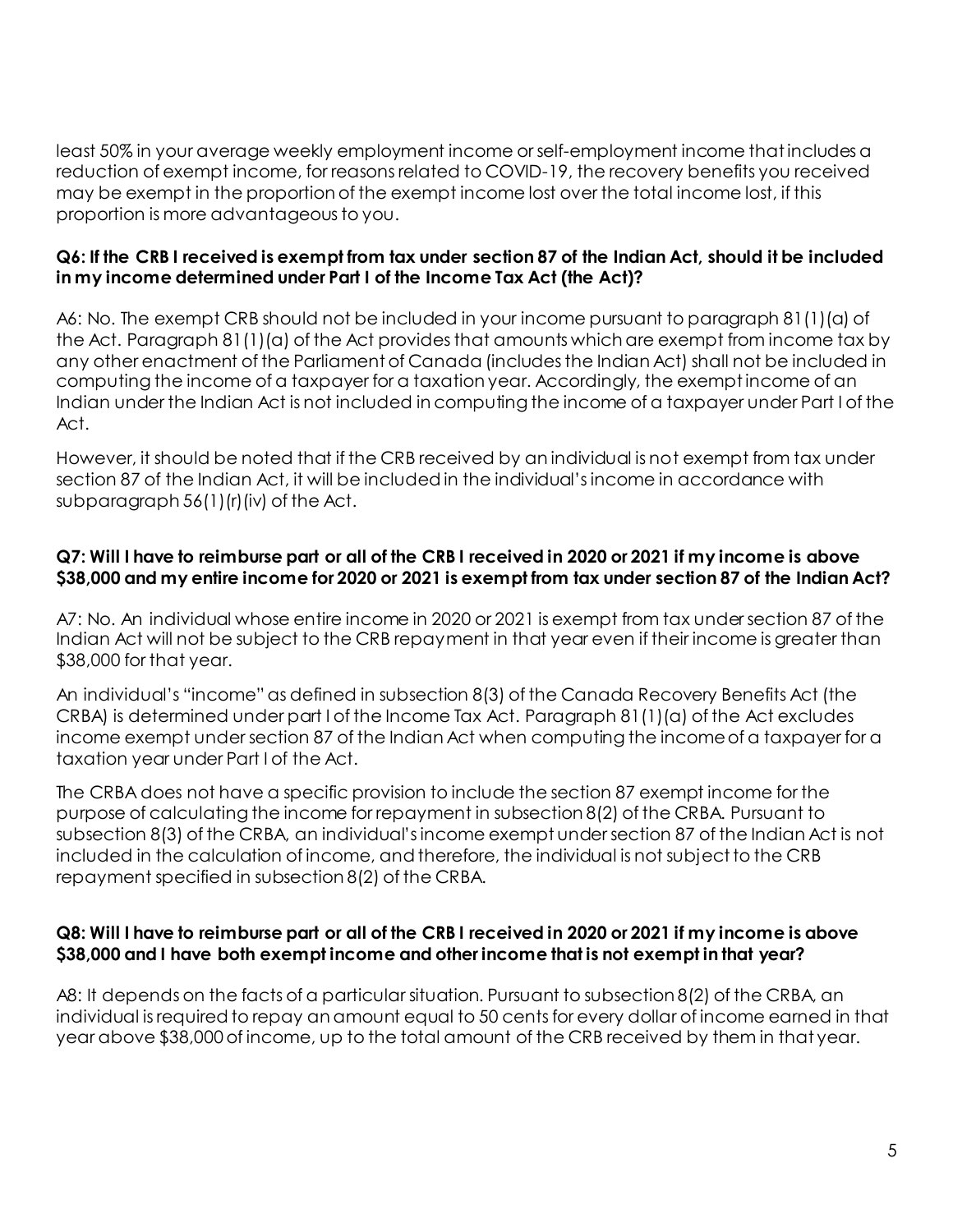Accordingly, if the individual has other income that is not exempt from tax that exceeds the stated amount of \$38,000, they will be subject to the repayment of the CRB regardless of whether or not they have exempt income. On the other hand, if the individual's other income that is not exempt from tax is less than or equal to \$38,000 for 2020 or 2021, the individual will not be subject to the repayment in that year.

More details: [Other questions and answers about the Canada recovery benefits](https://www.canada.ca/en/services/benefits/ei/cerb-application/transition/questions.html)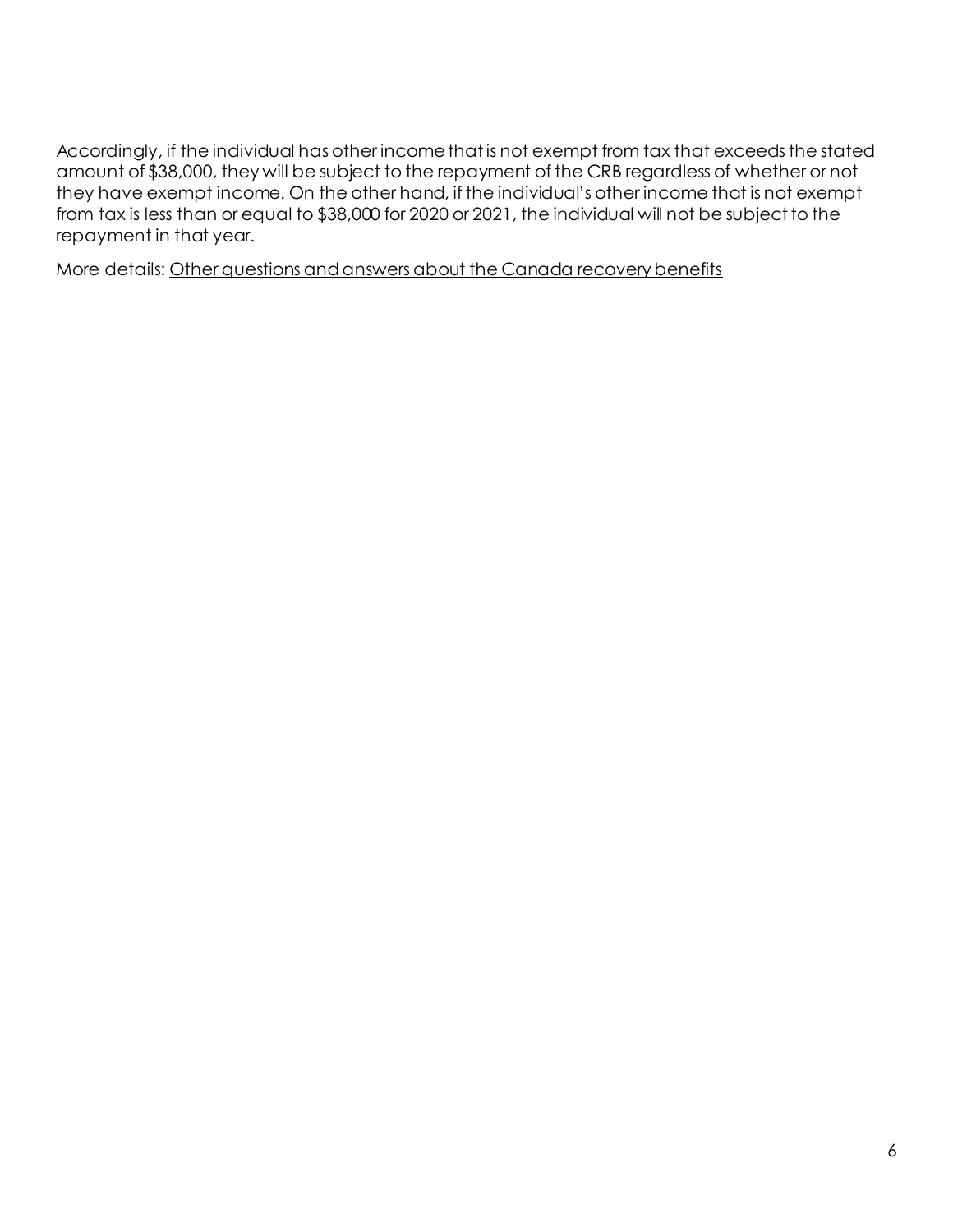# **Canada Emergency Student Benefit (CESB)**

### **Q9: Will the CESB be exempt from tax under section 87 of the Indian Act?**

A9: No. The CESB is not considered to be situated on a reserve as there are insufficient factors connecting this income to a reserve. It is available to all Canadians who qualify and are paid from general government funds. This benefit is not paid by First Nations or with money specifically set aside for First Nation individuals.

Furthermore, similar to a social assistance payment or an old age security payment, the CESB is available to all eligible individuals regardless of whether they are First Nation individuals or whether they earned income in 2019 or in the 12-month period prior to the date of their application.

The fact that the recipient is a First Nation individual residing on a reserve is not sufficient to result in the benefit being situated on a reserve, and therefore, it is not exempt from tax under section 87 of the Indian Act.

### **Q10: Does the CESB have to be included on line 7 of Form T90?**

A10: No. Form T90, Income exempt from tax under the Indian Act, is mainly used to calculate a First Nation individual's total exempt working income (line 4) and net exempt income (line 17) for purposes of the Canada workers benefit. Line 7 of Form T90 E(20) refers to the federal, provincial, or territorial government COVID-19 payments received in the year.

The instruction for what amounts to be entered on line 7 of Form T90 E(20) further clarifies that only the exempt portion of the COVID-19 payments received from the federal, provincial, or territorial government be entered on line 7.

The CESB is not exempt from tax under section 87 of the Indian Act and therefore, should not be included on line 7 of Form T90.